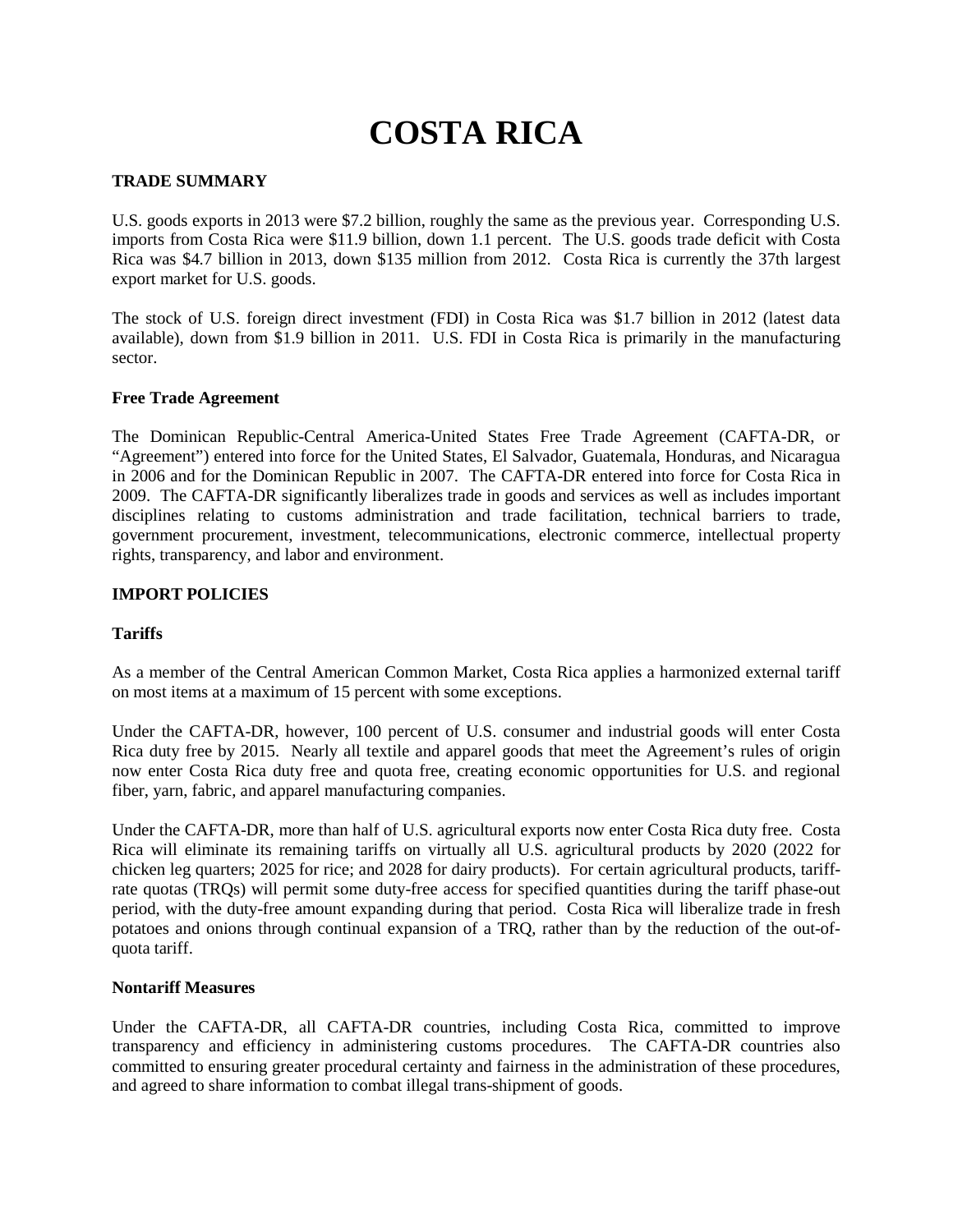Costa Rica has ratified the "Hague Convention Abolishing the Requirement for Legalization of Foreign Public Documents" or "Apostille Convention," to which the United States is also a party. Official documents originating in the United States are now subject to a simplified authentication process, which has facilitated paperwork for commerce between the United States and Costa Rica.

Costa Rica's Information Technology Customs Control (TICA) system, implemented in 2007 for imports and in early 2009 for exports, has suffered system-wide breakdowns as the volume of entries increased. TICA has been acknowledged by the government of Costa Rica to be badly flawed and in need of replacement. Although some have argued that TICA is still one of the best customs systems in Central America, Costa Rica's ability to facilitate import and export of goods without unjustifiable delay clearly depends upon rapid development and installation of a new "TICA2" customs system.

When asked to approve cosmetics and toiletries items for registration in Costa Rica, the Costa Rican Ministry of Health requires a Good Manufacturing Practices (GMP) certificate. Manufacturers from the United States cannot comply with the Ministry of Health requirement because a U.S. Government certificate of this kind does not exist. Companies from other countries outside the Central American region have had similar problems. U.S. companies have, in some cases, been able to comply with the requirement by submitting documents from state or local authorities or trade organizations; however, this results in inconsistent and discriminatory treatment towards U.S. manufacturers unable to obtain such documents. In one recent case, the issue persists despite repeated attempts at dialogue and a formal letter from Global Markets (formerly United States Commercial Service) clarifying that the U.S. Government does not issue the GMP certificate. In this particular case, the U.S. company reported \$1,000,000 in lost sales during the first half of 2013 because of its inability to register and stock a particular cosmetic product.

Costa Rica has set a presumed profit level of 40 percent for imports of carbonated beverages and levees a value-added tax (VAT) on that profit, while presuming a lower profit level of 25 percent for domestic carbonated beverages. Hence, imported carbonated beverages suffer a significantly higher tax burden than competing local carbonated beverages. In one ongoing case, an affected U.S. stakeholder formally appealed to the Costa Rican tax authority in late 2012, arguing that this treatment violated Costa Rica's international obligations to ensure national treatment.

In January 2004, Costa Rica introduced a specific excise tax system for spirits that is calculated on a per percent of alcohol per liter basis, with a lower rate per percentage of alcohol on alcoholic beverages that are typically produced locally (Ley 7972). The local spirit, guaro, (which is produced in largest volume by the state-owned alcohol company) is assessed an excise tax of 30 percent alcohol-by-volume (a.b.v.), while the vast majority of internationally traded spirits, such as whiskey and gin, are assessed at a rate of 40 percent a.b.v.

## **GOVERNMENT PROCUREMENT**

The CAFTA-DR requires that procuring entities use fair and transparent procurement procedures, including advance notice of purchases and timely and effective bid review procedures, for procurement covered by the Agreement. Under the CAFTA-DR, U.S. suppliers are permitted to bid on procurements of most Costa Rican government entities, including key ministries and state-owned enterprises, on the same basis as Costa Rican suppliers. The anticorruption provisions in the Agreement require each government to ensure under its domestic law that bribery in matters affecting trade and investment, including in government procurement, is treated as a criminal offense or is subject to comparable penalties.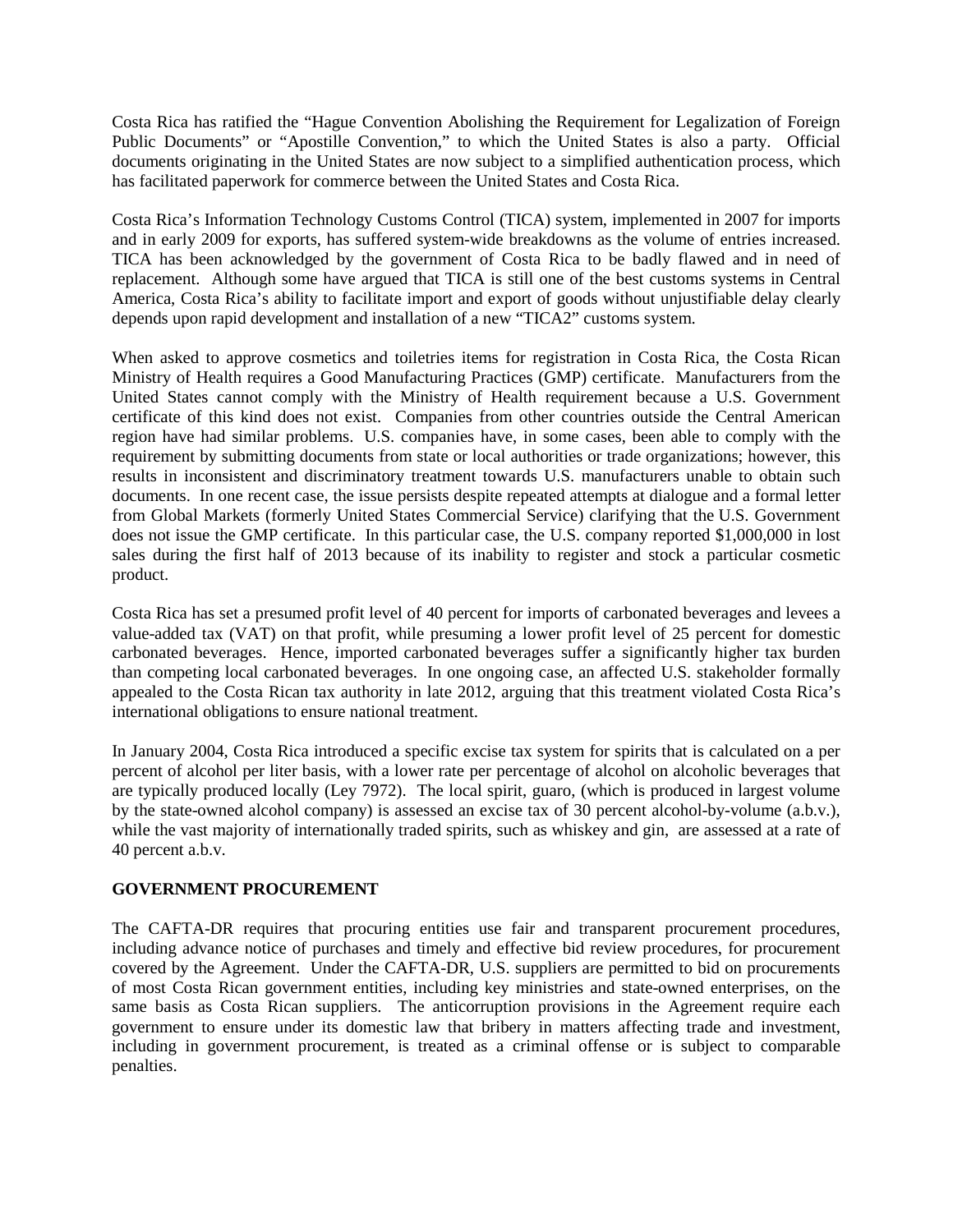A September 2013 decree provided that the automated government procurement system, called Mer-link, will be the only procurement system within the Costa Rican central government. Mer-link will eventually be adopted widely throughout the government. The administration reinforced this message with its November 2013 adoption of the World Bank's open contracting principles. Mer-link has been running successfully for three years in a small group of agencies, providing a single purchasing platform for all participating ministries with an entirely paperless procurement process based on a secure database, allowing enhanced levels of transparency and competition in the procurement process. Mer-Link and open contracting should significantly reduce the risk of corruption or fraud in Costa Rican government procurement.

Some U.S. company representatives have commented that they find it difficult to compete with domestic suppliers in Costa Rican government procurement because bids are often due within three to six weeks of the procurement announcement. U.S. companies interpret this as reflecting Costa Rica's reluctance to attract foreign bidders to its government procurement processes.

Costa Rica is not a signatory to the WTO Agreement on Government Procurement.

# **EXPORT SUBSIDIES**

Under the CAFTA-DR, Costa Rica may not adopt new duty waivers or expand existing duty waivers that are conditioned on the fulfillment of a performance requirement (*e.g.*, the export of a given level or percentage of goods). Costa Rica has modified its free trade zone regime in order to conform to this requirement. While tax holidays are available for investors in free trade zones, sources have expressed concern that the Ministry of Foreign Trade (COMEX) exercises significant discretionary power using undefined criteria in determining what investors qualify for Free Trade Zone status.

# **INTELLECTUAL PROPERTY RIGHTS PROTECTION**

Costa Rica was again on the Watch List in the 2013 Special 301 report. Key concerns include Costa Rica's need to place a higher priority on intellectual property rights (IPR) protection, to devote more resources to IPR enforcement efforts and impose deterrent penalties. The United States engaged extensively with Costa Rica as it prepared legislative amendments governing protections for geographical indications (GIs), in anticipation of action on applications from the European Union, which were received in 2013, to register a range of GIs in Costa Rica. During that ongoing engagement, the United States has stressed the need for use of CAFTA-DR consistent protections and processes, including providing public notice and opportunity for opposition and cancellation, and transparency and impartiality in decision making. The United States will continue to monitor Costa Rica's implementation of its IPR obligations under the CAFTA-DR.

## **SERVICES BARRIERS**

## **Insurance**

Costa Rica's state-owned former monopoly insurance provider, the National Insurance Institute (INS), competes in an increasingly dynamic and crowded market. Ten private companies, including U.S. companies, are operating in most segments of the market. The exceptions are the so-called obligatory insurance categories – worker's compensation and basic automobile liability – which are open to new entrants, but are still serviced only by INS. New market entrants continue to face challenges in light of the market power INS derives from its former monopoly position. Specific concerns relate to deceptive advertising by the former monopoly, a cumbersome and nontransparent product approval process, and the extension of exclusivity contracts between INS and insurance retailers designated as agents.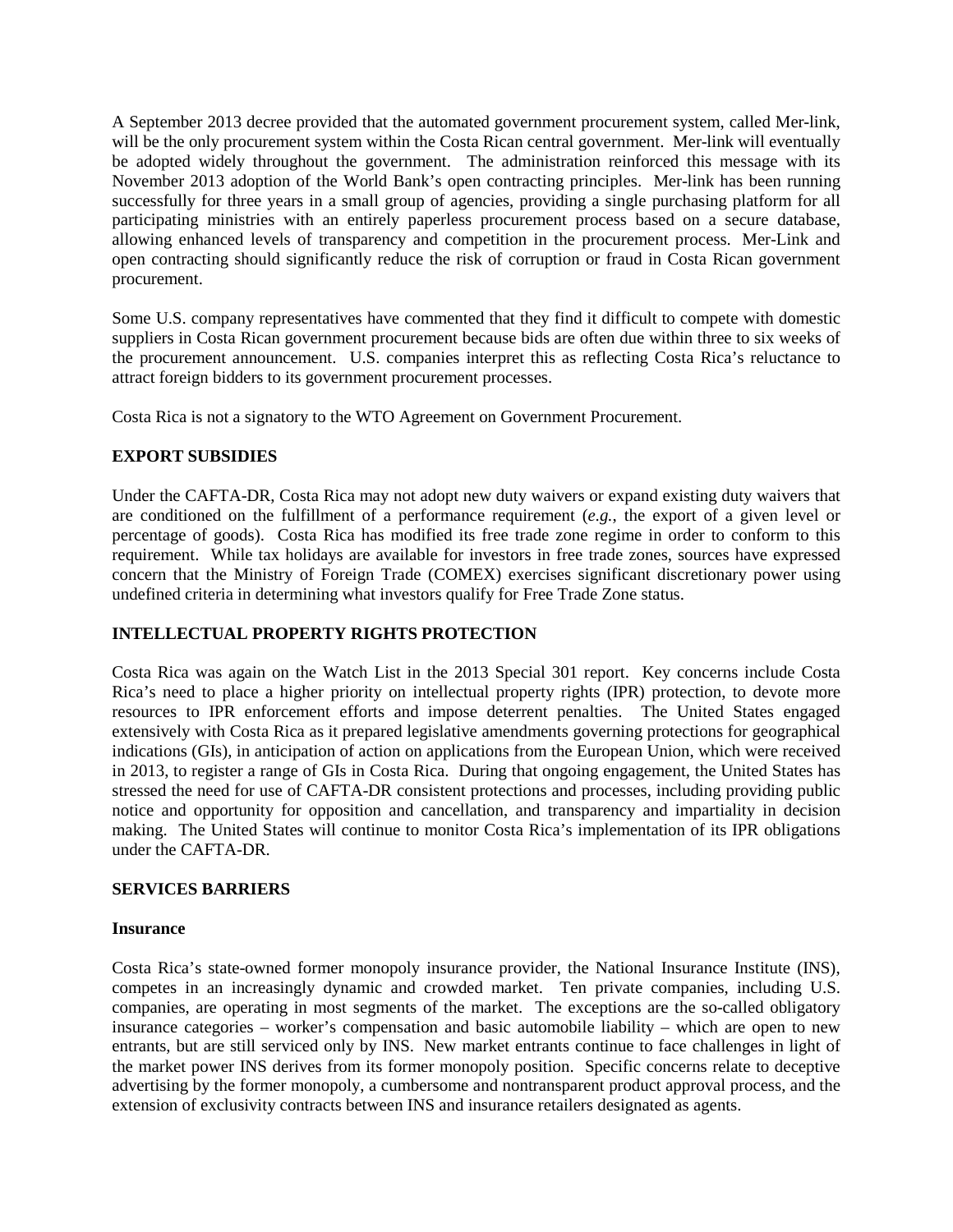#### **Telecommunications**

Since the 2009 entry into force of the CAFTA-DR, Costa Rica has progressively opened important segments of its telecommunications market, including private network services, Internet services, and mobile wireless services, which are now formally open for competition as a matter of law or regulation. As of December 1, 2013, the Costa Rican telecommunication consumer is guaranteed the opportunity to switch mobile service providers while retaining the same cell phone number; this number portability heightens competition among mobile service providers by facilitating the transfer process for consumers. The telecommunication market has grown, with revenue jumping from 1.1 percent of GDP in 2010 to 2.4 percent of GDP in 2013. While this market opening is a notable achievement, Costa Rica's new wireless service providers continue to face obstacles, including reluctance by some municipal governments to approve cell tower construction necessary to support new providers and expand coverage areas. Furthermore, a company that had been seeking to provide Internet services via satellite was subjected to a lengthy and onerous regulatory review and is still pursuing permission to operate in Costa Rica.

## **INVESTMENT BARRIERS**

The regulatory environment can pose significant barriers to successful investment in Costa Rica. One common problem is inconsistent action between institutions within the central government or between the central government and municipal governments. This results in an unnecessarily lengthy process that is especially noticeable in infrastructure projects which can languish for years between the award of a tender and the start of project construction. A project critical to facilitating trade, a private-public partnership to build a new container terminal at Costa Rica's main Atlantic port, remains stalled. The delays have postponed the start of construction on the terminal by more than one year and cost the investing private company more than \$100 million to date.

Another concern for U.S. investors is the frequent recourse to legal challenges before Costa Rica's constitutional court to review whether government authorities have acted illegally or to ascertain the constitutionality of legislation or regulations. Some U.S. investors believe that such challenges have been used at times to undermine their investments or draw out the dispute. Consequently, some investors use the phrase "judicial insecurity" to describe their predicament in Costa Rica, despite Costa Rica's relatively robust legal protections.

## **OTHER BARRIERS**

Some U.S. firms and citizens have found corruption in government, including in the judiciary, to be a concern and a constraint to successful investment in Costa Rica. Administrative and judicial decisionmaking appear at times to be inconsistent, nontransparent, and very time consuming.

In July 2009, Costa Rica notified levels of agricultural domestic support to the WTO for 2007 that were above its \$15.9 million Total Aggregate Measurement of Support (TAMS) ceiling on trade-distorting domestic support. Costa Rica's subsequent notifications to the WTO for the years 2008 through 2011 listed domestic support expenditures at ever increasing levels, reaching \$104.5 million in 2011. In 2012, domestic support expenditures dropped to \$81.5 million, still well above Costa Rica's WTO ceiling. Between 2008 and 2012, Costa Rica's price support for rice accounted for all of its notified TAMS, and rice accounted for a majority of its notified TAMS prior to 2008. Between 2007 and 2013, Costa Rica's domestic production of rice has increased while U.S. rice exports to Costa Rica have dropped by 54 percent. In May 2013, the government of Costa Rica issued Decree #37699-MEIC, which reduced the price support by a modest amount and stated that the current price support mechanism for rice